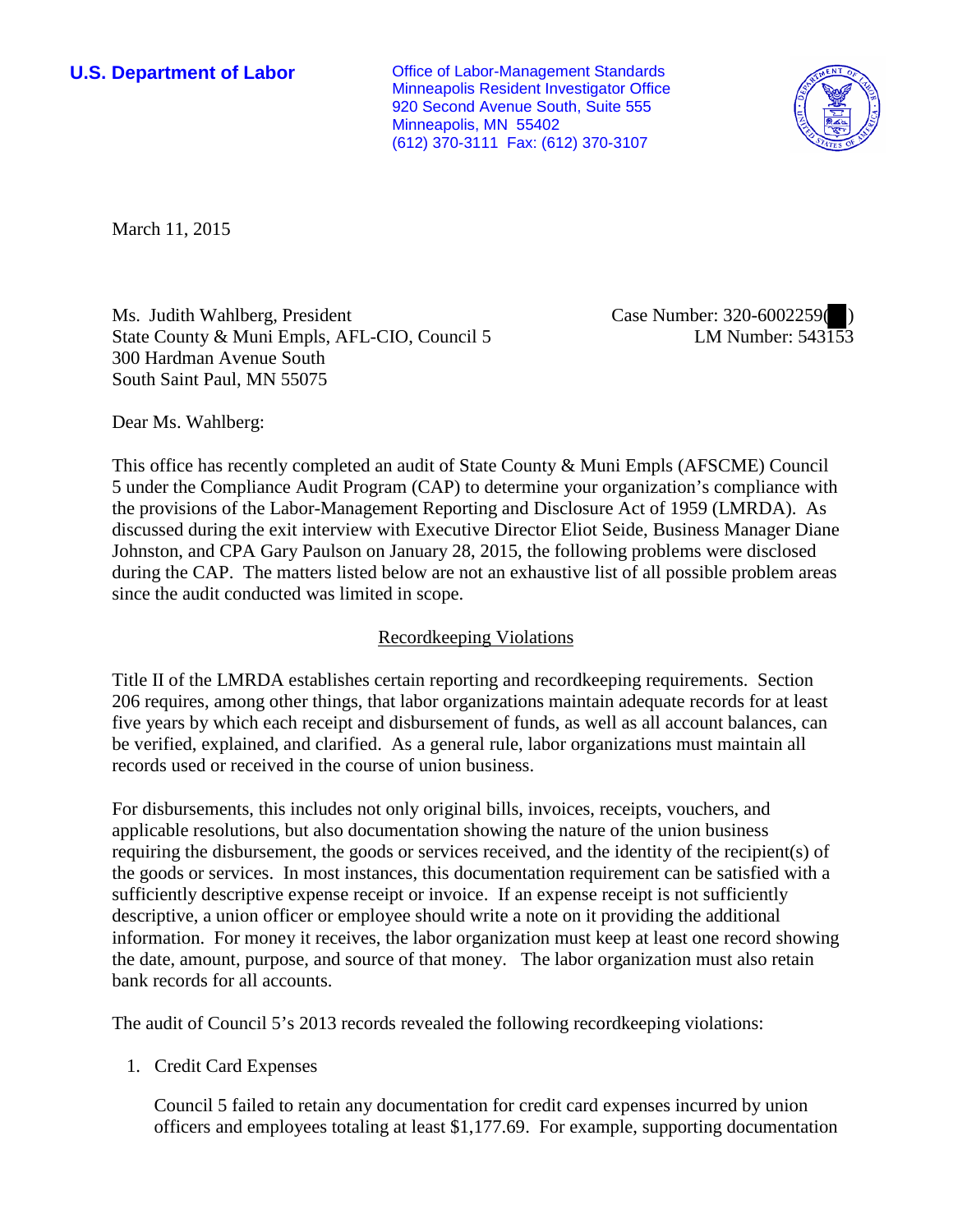was not retained for a \$51.30 charge made by Field Representative John Ewaldt to his union credit card at Jimmy Johns on June 6, 2013. In support of this expense, the only supporting documentation retained by Council 5 was the credit card statement, which is not sufficient.

As noted above, labor organizations must retain original receipts, bills, and vouchers for all disbursements. The president and treasurer (or corresponding principal officers) of your union, who are required to sign your union's LM report, are responsible for properly maintaining union records.

### 2. Meal Expenses

Council 5 did not require Mr. Seide, Field Representative Charles Martin, Associate Director JoAnne Pels, Field Representative John Ewaldt, Field Staff Director John Westmoreland, IT Manager Lisa Altendorfer, and Assistant to the Director Michelle Stein to submit itemized receipts for meal expenses charged to union credit cards on 53 occasions totaling at least \$1,872.17. Council 5 only required officers and employees to retain the credit card signature receipt showing the name of the vendor, the date, and the amount of the expense. As an example, an itemized receipt was not retained for a \$49.50 meal expense at Keys Café & Bakery charged to the union credit card by Associate Director Pels on May 6, 2013. Itemized receipts provided by restaurants to officers and employees must be retained. These itemized receipts are necessary to determine if such disbursements are for union business purposes and to sufficiently fulfill the recordkeeping requirement of LMRDA Section 206.

Council 5 records of meal expenses did not always include written explanations of union business conducted or the names and titles of the persons incurring the restaurant charges. For example, a receipt retained for a \$55.82 meal expense incurred by Field Representative Ewaldt at Duluth India Palace did not include the nature of the union business conducted on the receipt.

Records of meal expenses must include written explanations of the union business conducted and the full names and titles of all persons who incurred the restaurant charges. Also, the records retained must identify the names of the restaurants where the officers or employees incurred meal expenses.

3. Reimbursed Auto Expenses

Union officers and employees who received reimbursement for business use of their personal vehicles did not retain adequate documentation to support payments to them totaling at least \$22,250.34 during 2013. Mileage reimbursements were claimed on expense vouchers that normally identified the dates of travel, the mileage rate claimed, the number of miles driven each day, and the total miles driven; however, the expense vouchers were not sufficient because they failed to identify the starting and ending locations and union business conducted.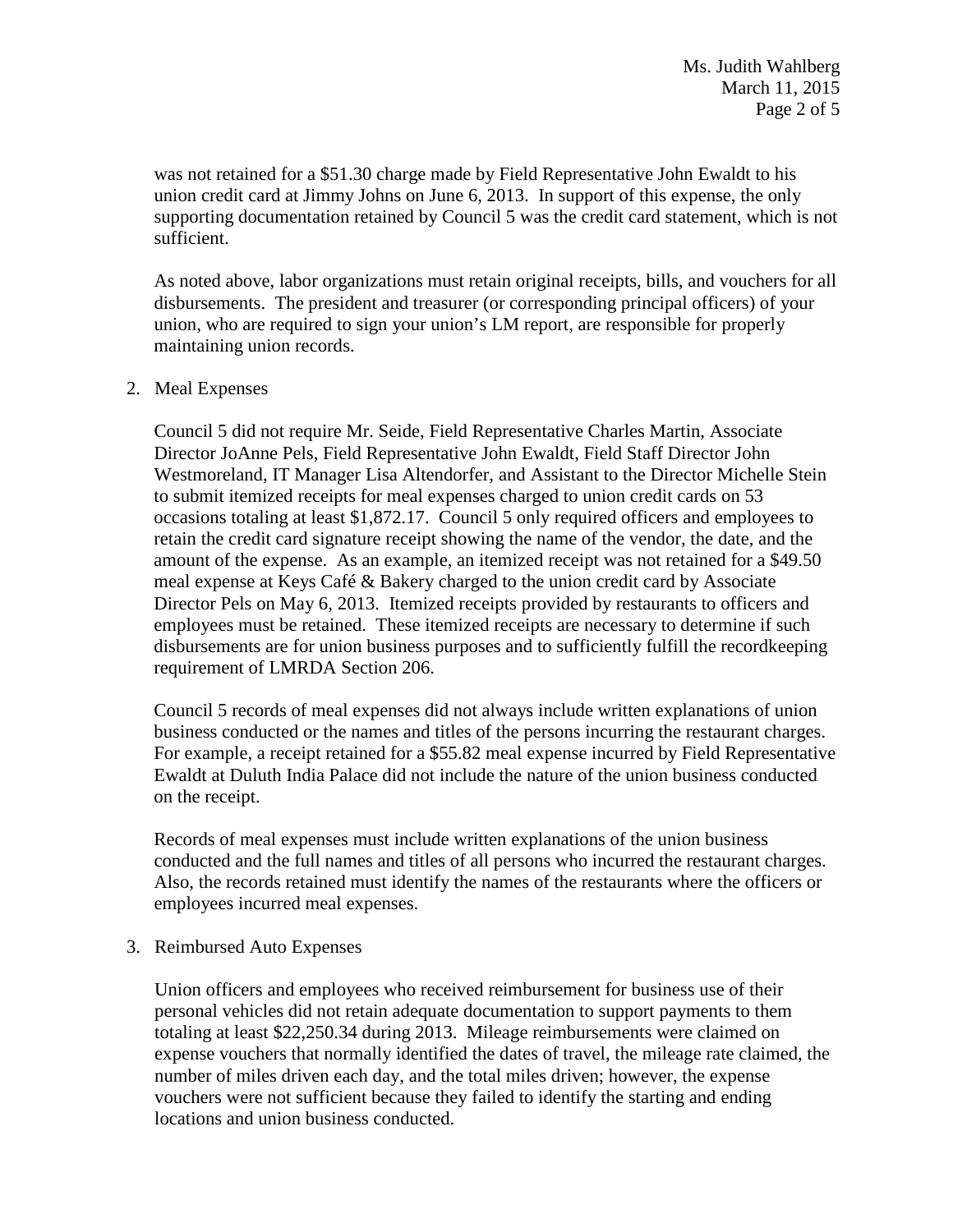Ms. Judith Wahlberg March 11, 2015 Page 3 of 5

Council 5 must maintain records which identify the dates of travel, locations traveled to and from, and number of miles driven. The record must also show the business purpose of each use of a personal vehicle for business travel by an officer or employee who was reimbursed for mileage expenses.

Based on Mr. Seide's assurance that Council 5 will retain adequate documentation in the future, OLMS will take no further enforcement action at this time regarding the above violations.

# Reporting Violations

The audit disclosed a violation of LMRDA Section 201(b), which requires labor organizations to file annual financial reports accurately disclosing their financial condition and operations. The Labor Organization Annual Report Form LM-2 filed by Council 5 for the fiscal year ended December 31, 2013, was deficient in the following areas:

1. Disbursements to Officers and Employees

Council 5 did not include some indirect disbursements to officers and employees totaling at least \$7,935.04 in Schedule 11 (All Officers and Disbursements to Officers) and Schedule 12 (Disbursements to Employees). Council 5's credit card statements indicate that officers and employees received reimbursed expenses and indirect disbursements for meal expenses and travel expenses charged to the union credit cards. During the opening interview, Business Manager Johnston stated that the indirect disbursements for meal and travel expenses charged to the union credit card were not reported in Schedule 11 and Schedule 12 because she believed that they were supposed to be reported in Schedules 15 through 19. Johnson confirmed this during the exit interview. It appears that Council 5 erroneously reported some of these payments in Schedules 15 through 19.

The union must report in Column F of Schedules 11 and 12 (Disbursements for Official Business) direct disbursements to officers and employees for reimbursement of expenses they incurred while conducting union business. In addition, the union must report in Column F of Schedules 11 and 12 indirect disbursements made to another party (such as a credit card company) for business expenses union personnel incur. However, the union must report in Schedules 15 through 19 indirect disbursements for business expenses union personnel incur for transportation by public carrier (such as an airline) and for temporary lodging expenses while traveling on union business. The union must report in Column G (Other Disbursements) of Schedules 11 and 12 any direct or indirect disbursements to union personnel for expenses not necessary for conducting union business.

2. Fund Transfers Reported as Receipts

During the audit year, Council 5 reported per capita tax payments totaling approximately \$10,000 that were made by Local 3688 twice in Item 37 (Per Capita Tax). Council 5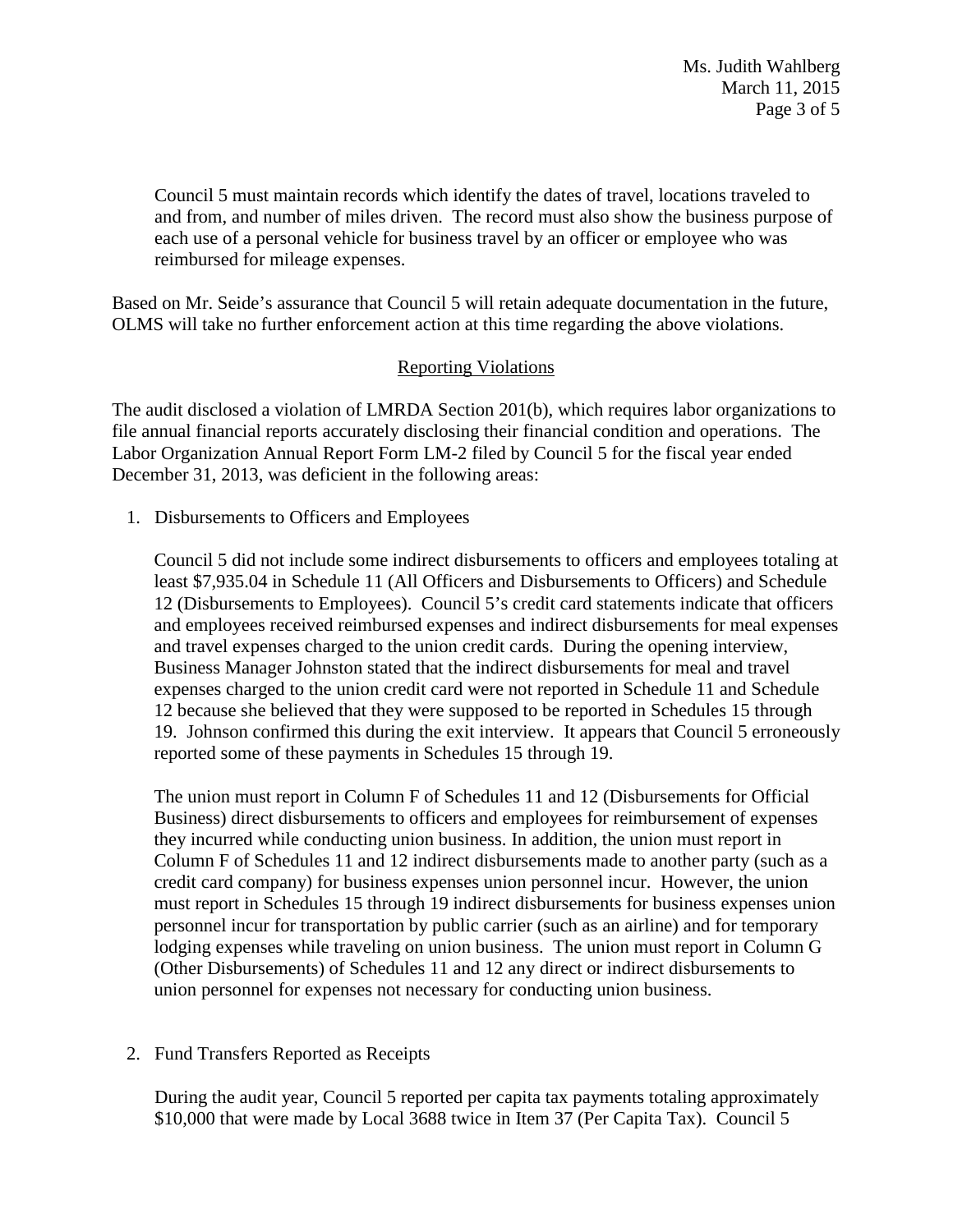initially recorded the per capita tax payments received from Local 3688 as a receipt in MAS90 when the payments were deposited in the DED Account. Council 5 subsequently recorded Local 3688's per capita tax payment as a receipt again in MAS90 when the funds were transferred from the DED Account into the MTFA Account.

The purpose of Statement B (Receipts and Disbursements) is to report the flow of cash in and out of your organization during the reporting period. Transfers between separate accounts do not represent the flow of cash in and out of your organization and should not be reported as receipts and disbursements of your organization.

I am not requiring that Council 5 file an amended LM report for 2013 to correct the deficient items, but Council 5 has agreed to properly report the deficient items on all future reports it files with OLMS.

# Other Issue

During the opening interview, Business Manager Johnston stated that Council 5's lost time policy only allows members to receive lost time reimbursement in circumstances where the member actually loses hours from their employer for the conduct of union business (except in circumstances when a member uses paid time off). Further, a copy of the AFSCME Council 5, AFL-CIO Expense and Lost-Time Policies and Procedures was provided during the audit. The policy reads, in part "Any member of Council 5, including Council 5 Executive Board members, shall be entitled to claim lost-time payment, at the individual's actual hourly rate of pay, including differential(s) which would have been received had the member been working, for all actual regularly scheduled hours taken off from work (not to exceed the member's scheduled work day)..."

The audit revealed lost wage reimbursements to Secretary Mary Falk, Executive Board Member Richard Pospichal, and Executive Board Member Sabrina Search-Becker that are inconsistent with Council 5's lost time policy. A review of Council 5's records revealed that Executive Board Member Pospichal and Executive Board Member Search-Becker were reimbursed lost wages for the same day on two separate vouchers. For example, Mr. Pospichal claimed lost wages for April 15, 2013, on a voucher he submitted on April 30, 2013, and he also claimed lost wages for April 15, 2013, on a voucher he submitted on May 15, 2013. Additionally, on three occasions, Secretary Falk was reimbursed for lost wages by Council 5 in an amount greater than what was actually lost. For example, on April 23, 2013, Falk claimed and was reimbursed for five hours of lost time, but a review of her payroll records from the State of Minnesota showed that she only lost 4.5 hours.

During a phone call with Ms. Johnston after the exit interview, she stated that Council 5 was unaware of these discrepancies, but agreed that they were not in accordance with the union's lost time policy. Ms. Johnston believed that the discrepancies were mistakes made by those officers and employees and stated that Council 5 will more closely review lost time claims in the future.